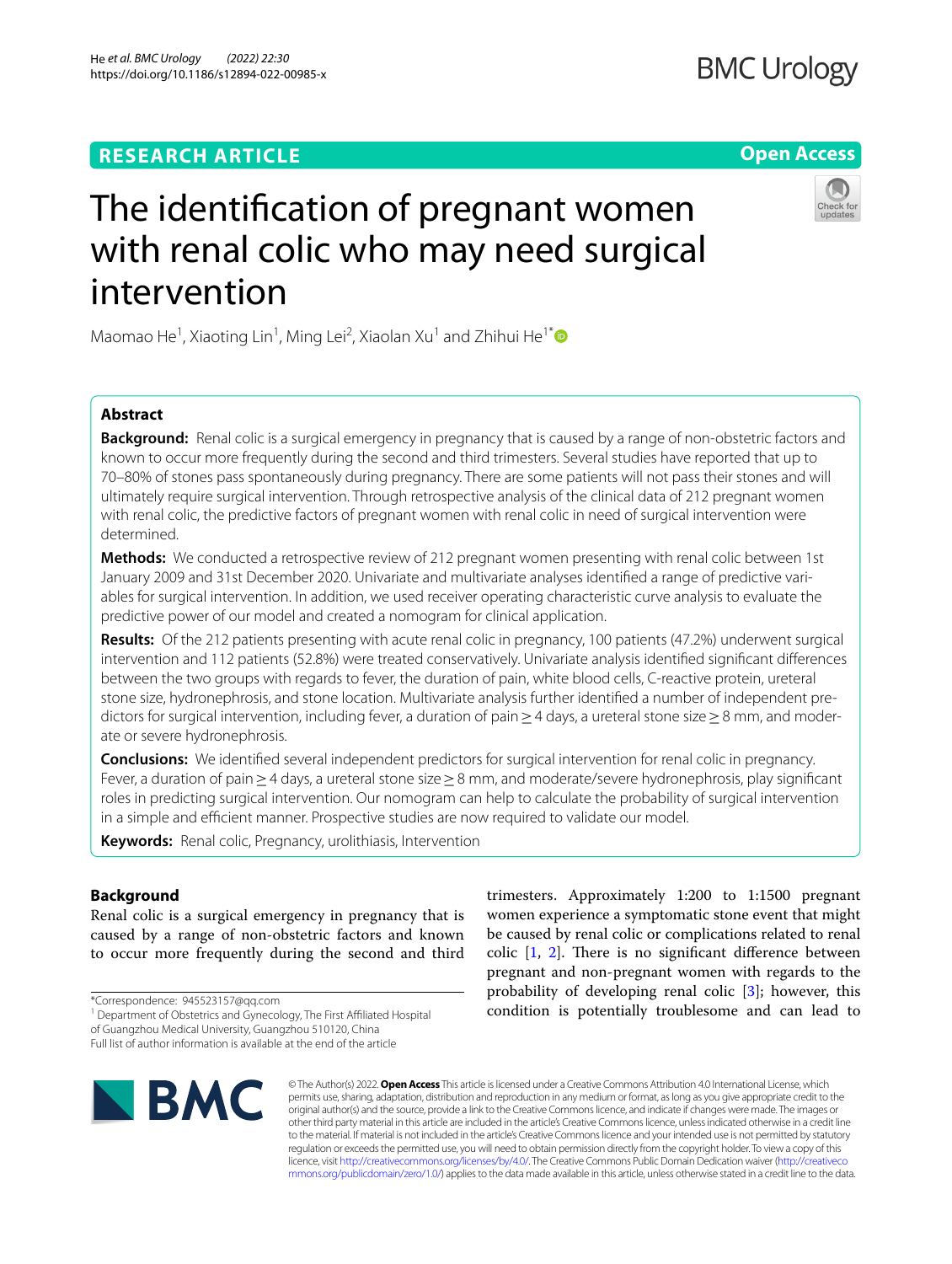hospitalization, invasive treatment, and serious adverse efects for both the mother and fetus.

Several studies have reported that up to 70–80% of stones pass spontaneously during pregnancy. This is partly because the urinary tract is normally dilated in pregnant women, although a previous study reported that 50% of such patients expel their stones during the post-partum period  $[4]$  $[4]$ . However, the rate of spontaneous stone passage ranges from 48 to 84% in the existing literature and should not really difer from the rate of spontaneous stone passage in non-pregnant women when stratified by stone size  $[5-7]$  $[5-7]$  $[5-7]$ . There are some patients will not pass their stones and will ultimately require surgical intervention. These patients may suffer from unrelenting colic pain, premature rupture of membranes [\[8](#page-5-6)]. and preterm delivery [[9\]](#page-5-7), renal impairment, and even septicemia.

Therefore, there is an urgent need to develop a method that could identify patients who are more likely to require surgical intervention. This would enable clinicians to optimize their management plans and minimize the impact of renal colic on both the mother and fetus, thereby reducing readmission, hospitalization time, and costs. Previous studies have identifed a number of factors that show promise for predicting the probability and duration of spontaneous passage, including the location and size of the calculus, pain, the degree of hydronephrosis, perinephric stranding, white cell counts [[10](#page-5-8)[–12](#page-5-9)]. Very few studies have specifcally considered the prediction of surgical intervention for renal colic during pregnancy. The aim of this study was to identify predictive factors that could pregnant women who are likely to require surgical intervention during the acute presentation of renal colic.

#### **Methods**

#### **Study subjects**

This was a retrospective review involving pregnant patients with renal colic at The First Affiliated Hospital of Guangzhou Medical University between 2009 and 2020. All procedures performed in studies involving human participants were in accordance with the ethical standards of the institutional at the First Afliated Hospital of Guangzhou Medical University (The version number was V 1.0) and with the 1964 Helsinki declaration and its later amendments or comparable ethical standards. Informed consent was obtained from all individual participants included in the study. The study population included pregnant women who were treated for renal colic in hospital. The diagnosis of renal colic and underlying urolithiasis was based on the clinical manifestations of pain, location, the time of onset, and ultrasound fndings. We excluded cases involving abdominal pain that was caused by other factors. When the process of clinical management was unclear on the medical records, or if clinical data were absent, we contacted the patients involved by telephone and retrieved the missing information. We excluded patients if the method of intervention was unclear. The cohort was divided into patients who underwent surgical intervention (ureteral stent placement, nephrostomy or ureteroscopic lithotripsy; Group 1) and those who were managed efectively by conservative methods, as demonstrated by the lack of symptoms during pregnancy on follow-up and normal levels of creatinine in the blood (Group 2).

#### **Data collection and variables**

We recorded a range of data for each patient, including patient demographics (fever, including body mass index [BMI], the duration of pain, indicators of infection (white blood cells [WBCs], C-reactive protein [CRP]), stonerelated parameters (size and location) and hydronephrosis. Fever referred to Body temperature over 37.5 °C. The duration of pain referred to time from the beginning of pain to attendance at the emergency room. Stone size was based on the largest meridian of the stone after ultrasound measurement.

Stone location was divided into three categories: kidney, ureter, and none. Data relating to hydronephrosis was acquired by ultrasonography of the urinary system. Hydronephrosis was classified as  $mid( $30 \text{ mm}$ ), moder$ ate( $\geq$  30 mm, < 40 mm), and severe  $\geq$  40 mm).

The first-line management of patients who developed renal colic was conservative, including hydration, painkillers, and antibiotics. Surgical intervention was required if conservative therapy failed or the patient sufered any of the following conditions: unrelieved persistent renal colic, febrile urinary tract infections, sepsis, or obstructive uropathy. Urinary drainage was achieved via the placement of a ureteral stent or by percutaneous nephrostomy (PNL).

#### **Statistical analysis**

Continuous variables are presented as medians with inter-quartile range (IQR) and were compared using the Mann–Whitney U test. Categorical variables were compared using the Chi-squared test. Receiver operator characteristic (ROC) curve analysis was carried out with MedCalc® statistical software(version 15.2.2). Logistic regression was used to perform multivariable analysis when predicting the need for surgical intervention. The nomogram was created using R software(version 3.6.3). A two-tailed *p* value < 0.05 was considered to be statistically signifcant. All statistical analyses were performed using Statistical Package for the Social Sciences (SPSS) version 26 for Windows.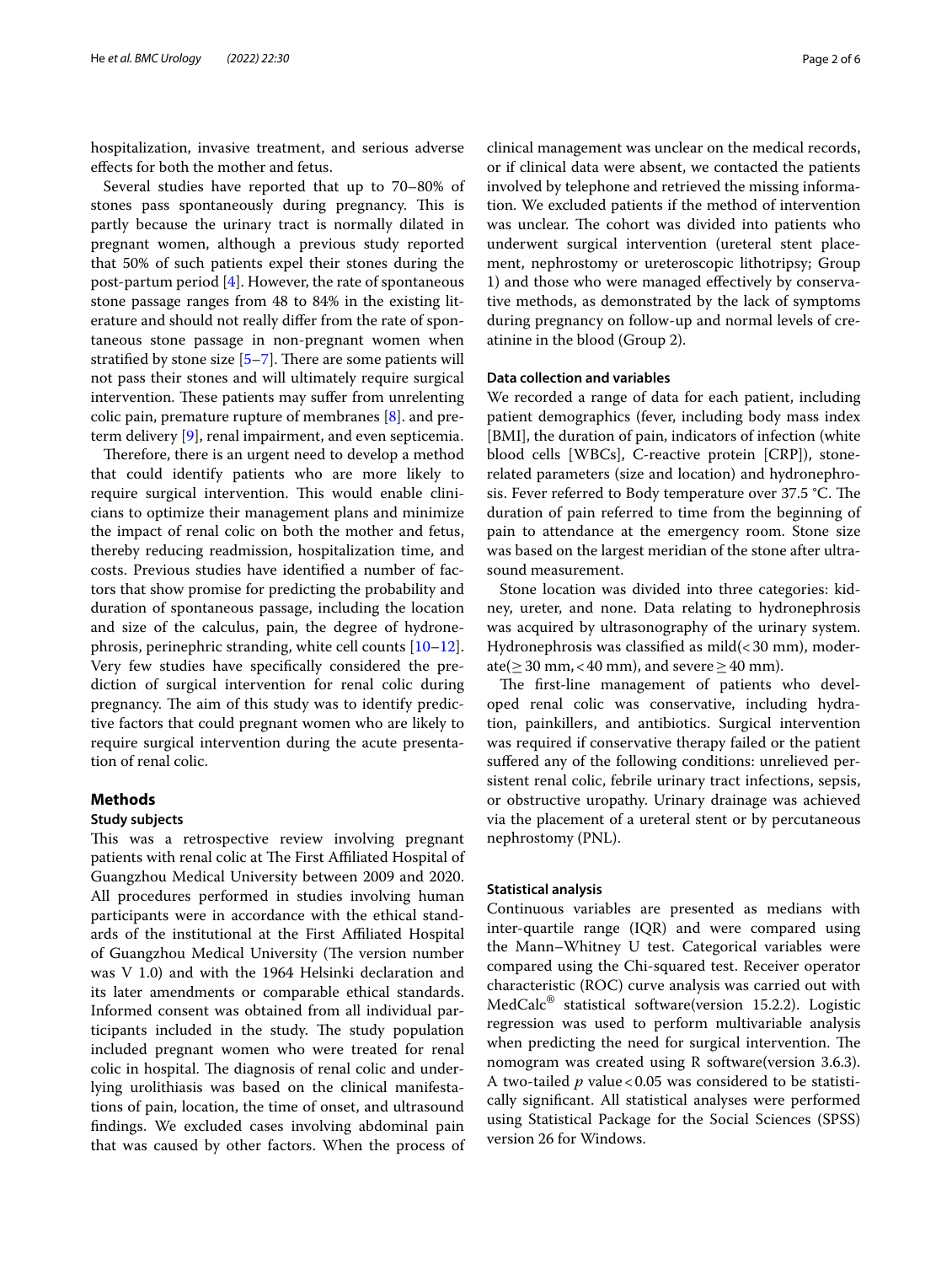#### **Results**

A total of 242 consecutive pregnant patients who attended our Emergency Department met the inclusion criteria for renal colic. After excluding patients with unknown interventional status  $(n=9)$ , missing data  $(n=13)$ , back pain or abdominal pain that was not caused by renal colic ( $n=10$ ), we recruited a final cohort of 212 patients. Of these, 100 patients (47.2%%) underwent surgical intervention while 112 patients (52.8%) were treated efectively by conservative management.

The demographic, clinical, laboratory, and imaging variables for the entire cohort, and separated by group, are given in Table [1.](#page-2-0) There were no statistically significant diferences between the groups with regards to age (29 years *vs* 29 years, *p*=0.71), gestation (22 weeks *vs* 24 weeks,  $p = 0.48$ ), or BMI (21.9 kg/cm<sup>2</sup> *vs* 22.55 kg/cm<sup>2</sup>,  $p=1.00$ ).

Data arising from the univariate analysis of clinical, laboratory, and imaging parameters, is provided in Table [1.](#page-2-0) There were significant differences between the two groups with respect to the duration of pain, fever, WBC count, CRP level, ureter stone size, hydronephrosis, and stone location.

Table [2](#page-3-0) shows the association between seven different variables and surgical intervention, as determined by univariate analyses. The use of these clinical variables in logistic regression analysis further yielded a model of 4 variables that showed good overall accuracy for identifying cases that require surgical intervention. The odds ratios  $(ORs)$  for each variable, adjusted for the other variables in the model, are shown with 95% confidence intervals (CIs). The area under the ROC curve was 0.859 (95% CI 0.81–0.90; *p* < 0.001) (Fig. [1\)](#page-3-1).

<span id="page-2-0"></span>**Table 1** Univariate analysis of demographic, clinical, laboratory, and ultrasound variables

| <b>Variables</b>                   | Total ( $n = 212$ ) | Surgery ( $n = 100$ ) | No surgery ( $n = 112$ ) | p      |
|------------------------------------|---------------------|-----------------------|--------------------------|--------|
| Age (Q1, Q3), years                | 29 (26, 32)         | 29 (26, 32)           | 29 (27, 32)              | 0.71   |
| BMI (Q1, Q3), kg/cm <sup>2</sup>   | 22 (20.13, 25)      | 21.9 (20.6,25)        | 22.55 (19.85, 25.52)     | 1.00   |
| Gestation (Q1,Q3), wk              | 23 (18, 27)         | 22 (19,27)            | 24 (17, 28)              | 0.48   |
| History of stones, n (%)           |                     |                       |                          |        |
| Yes                                | 48 (22.6%)          | 26 (26%)              | 22 (19.6%)               | 0.33   |
| No                                 | 164 (77.4%)         | 90 (74%)              | 90 (80.4%)               |        |
| Pain duration (Q1, Q3), d          |                     |                       |                          | < 0.01 |
| $<$ 4d                             | 160 (75.5%)         | 60 (56%)              | 100 (89.3%)              |        |
| $\geq$ 4d                          | 52 (24.5%)          | 40 (44%)              | 12 (10.7%)               |        |
| Fever, n (%)                       |                     |                       |                          | 0.01   |
| Yes                                | 34 (16%)            | 23 (23%)              | 11 (9.8%)                |        |
| <b>No</b>                          | 178 (84%)           | 77 (77%)              | 94 (90.2%)               |        |
| WBC s (Q1, Q3), 10 <sup>9</sup> /L | 11.9 (10.05, 14.62) | 12.6 (10.4, 14.92)    | 11.27 (9.53, 13.72)      | 0.01   |
| CRP                                | 1.15(0.56, 3.12)    | 2.03(0.85, 3.83)      | 0.84(0.40, 1.52)         | < 0.01 |
| Kidney stone size                  |                     |                       |                          | 0.83   |
| $<$ 1 cm                           | 188(88.6%)          | 88 (88%)              | 100 (89.3%)              |        |
| $>1$ cm                            | 24 (11.4%)          | 12 (12%)              | 12 (10.8%)               |        |
| Ureteral stone size                |                     |                       |                          | < 0.01 |
| $< 8$ mm                           | 154 (72.6%)         | 54 (54%)              | 100 (89.3%)              |        |
| $> 8$ mm                           | 58 (27.4%)          | 46 (44%)              | 12 (10.7%)               |        |
| Hydronephrosis (Q1, Q3), mm        | 16 (12, 30.75)      | 26.5 (15, 59.25)      | 13 (9.25, 19)            | < 0.01 |
| None/mild                          | 158 (74.5%)         | 54 (54%)              | 104 (92.9%)              |        |
| Moderate/severe                    | 54 (25.5%)          | 46 (46%)              | $8(7.1\%)$               |        |
| Stone location, n(%)               |                     |                       |                          | < 0.01 |
| Kidney                             | 54 (25.5%)          | 20 (20%)              | 34 (30.4%)               |        |
| Ureter                             | 92 (43.4%)          | 56 (56%)              | 36(32.1%)                |        |
| Proximal                           | 52 (24.5%)          | 36 (36%)              | 16 (14.3%)               |        |
| Distal                             | 40 (18.9%)          | 20 (20%)              | 20 (17.9%)               |        |
| None                               | 66 (36.1%)          | 24 (24%)              | 42 (37.5%)               |        |

*IQR* interquartile range, *BMI* body mass index, *wk* week, *d* day, *WBCs* white blood cells, *CRP* C-reactive protein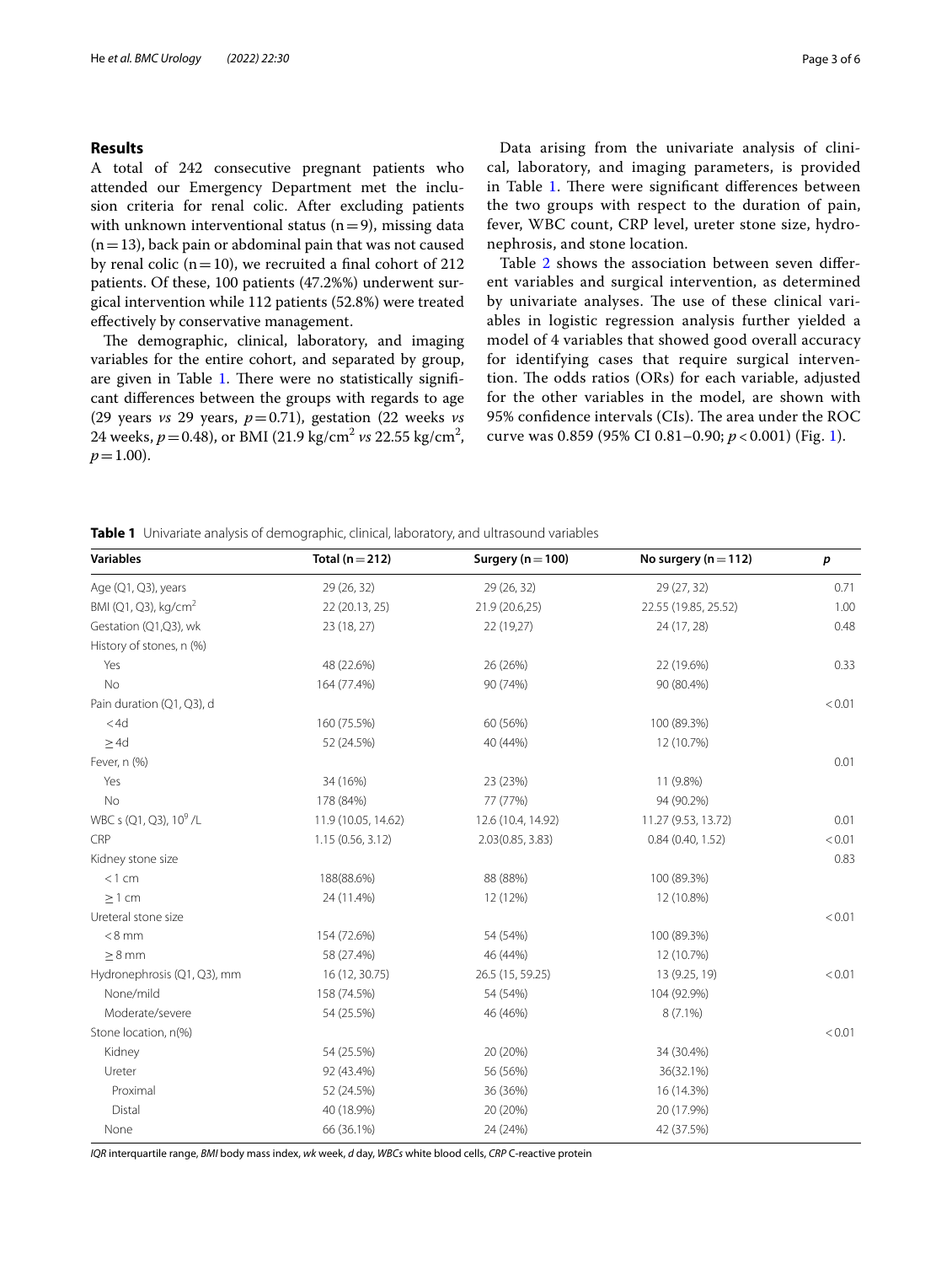<span id="page-3-0"></span>**Table 2** Multivariate analysis of signifcant variables identifed by univariate analysis

| Variable                 | Category                         | <b>OR</b> | 95% CI       | D        |
|--------------------------|----------------------------------|-----------|--------------|----------|
| Hydronephrosis           | None/mild vs.<br>Moderate/Severe | 99        | $3.9 - 25.2$ | $<$ 0.01 |
| Pain duration (d)        | $<4$ vs. $>4$                    | 74        | $3.1 - 17.8$ | < 0.01   |
| Ureteral stone size (mm) | $< 8$ vs. $> 8$                  | 8.1       | $26 - 254$   | < 0.01   |
| Fever                    | Yes vs. No                       | 28        | $10 - 77$    | 0.04     |

OR, odds ratio; CI, confdence interval



<span id="page-3-1"></span>Next, we incorporated signifcant variables from the logistic regression analysis into R software in order to create a nomogram (Fig. [2](#page-4-0)).

The nomogram can be used to calculate a given patient's risk score, thus identifying whether the patient is likely to require surgical intervention. For example, a pregnant woman with renal colic has no fever, and the time from pain to admission is  $4$  h. The B-ultrasound indicates that the ureteral stone size is 10 mm and the hydronephrosis is 44 mm. The corresponding score of this patient is  $0+100+90+0=190$ , the predicted probability of requiring surgical intervention is 90%. If any one of these variables is present, then the sensitivity and specifcity of the model is 74% and 83.93%, respectively.

#### **Discussion**

We analyzed data from patients with renal colic during pregnancy who were treated in our department over the past 10 years. The main feature of this study is that we

specifcally evaluated patients with renal colic during pregnancy with a potential need for surgical intervention. We demonstrated that the duration of pain, ureteral stone size, hydronephrosis, and fever were independent predictors for surgical intervention.

The consideration of patient factors is an important element when making treatment decisions for renal colic [[13\]](#page-5-10). In accordance with previous reports  $[14–16]$  $[14–16]$  $[14–16]$ , our present analysis demonstrated that the duration of pain symptoms is a signifcant clinical predictor for surgical intervention. We found that patients with  $<$  4 days of pain were more likely to be treated efectively by conservative techniques, while those with  $\geq$  4 days of pain were more likely to undergo surgical intervention. In fact, it has been suggested that delayed presentation, when considered as a single factor, may reduce the likelihood of stones passing spontaneously [[17\]](#page-5-13). We consider that the duration of pain is an important predictor for surgical intervention as this is a relatively easy parameter to acquire in an era were signifcant emphasis is placed on imaging and laboratory fndings. In addition, the intensity of pain is closely related to surgical intervention [\[18](#page-5-14)]. Unfortunately, we were unable to acquire comprehensive evaluation records that related to the intensity of pain.

The occurrence of hydronephrosis in a normal pregnancy has been attributed to hormonal efects, external compression, and intrinsic changes in the ureteral wall [[19\]](#page-5-15). Pathological hydronephrosis can usually be distinguished from physiological hydronephrosis by the presence of fank pain or the radiographic or sonographic visualization of the cause of the obstruction. In the present study, the degree of hydronephrosis difered between the two groups and therefore infuenced the decision as to whether to perform surgery. Furthermore, we found that patients with moderate to severe hydronephrosis are more likely to undergo surgical intervention in pregnancy.

Ureteral stone size is a well-recognized prognostic factor for the successful passage of stones and is a key factor to consider when decision making  $[10, 19]$  $[10, 19]$  $[10, 19]$ . The passage rates for stones<3 mm, 3–4.9 mm, 5–6.9 mm, and  $\geq$  7 mm have been reported to be 50%, 13%, 10%, and 0%, respectively [\[20](#page-5-16)]. In the present study, we found that a stone size stones  $\geq 8$  mm is a risk factor for surgical intervention. Compared with non-pregnant women, ureteral stones are easier to pass during pregnancy due to the fact that the ureters are dilated.

Approximately 50% of pregnant women with stones will suffer from urinary tract infection and will require antibiotics. Urgent decompression of the urinary system in a febrile or septic pregnant woman, followed by a subsequent defnitive solution under improved conditions, is highly recommended for such cases [\[21](#page-5-17)]. In the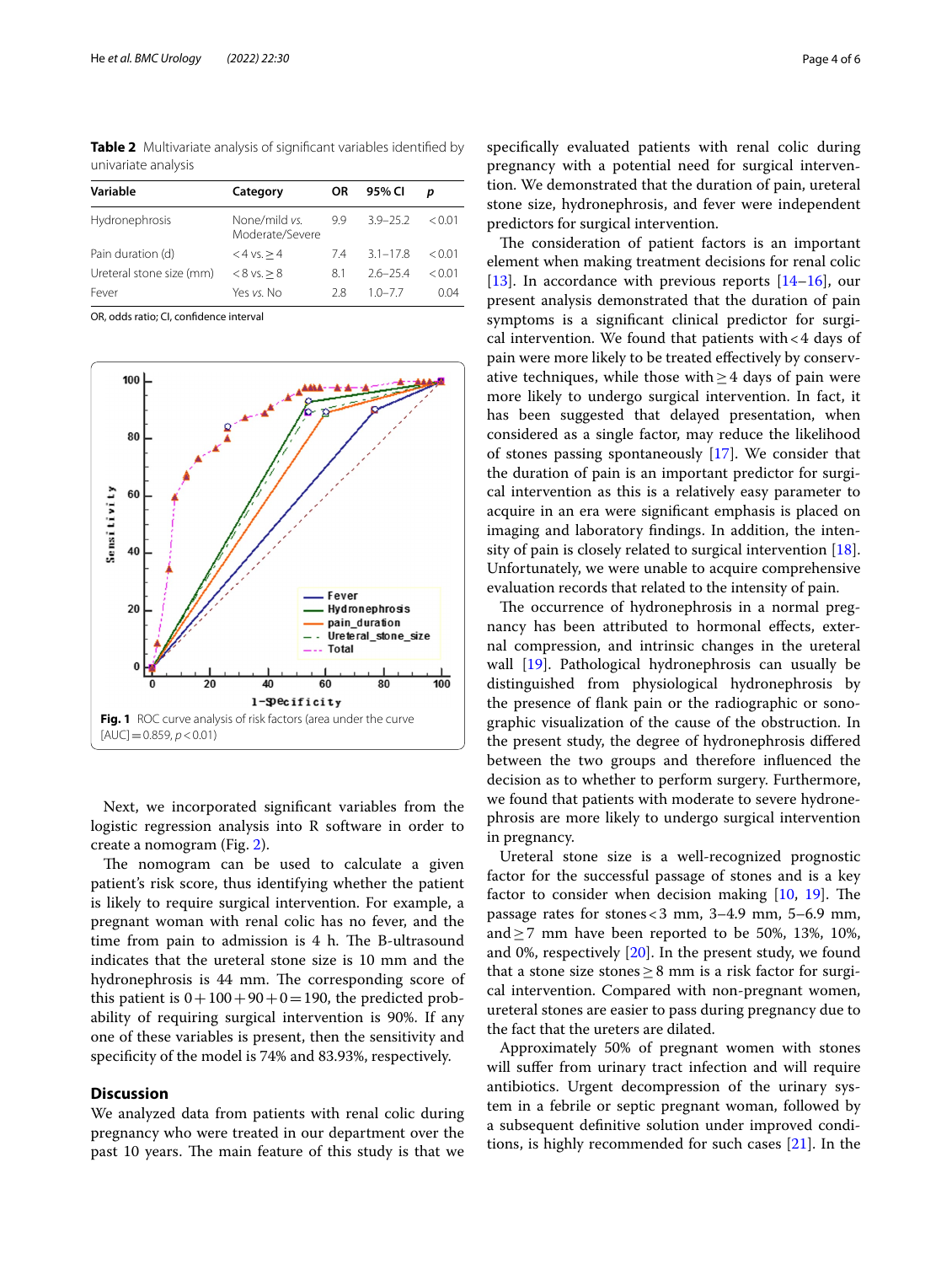Predicted probability



<span id="page-4-0"></span> $0.2$ 0.3 0.4 0.5 0.6 0.7  $0.8$  $0.9$ **Fig. 2** Nomogram for predicting surgical intervention in pregnant women sufering from renal colic. Points: score for each variable; Fever: Body temperature over 37.5 °C; hydronephrosis (mm): was classifed as none/mild and moderate/severe; Ureterstones: Ureteral stones size larger or smaller than 8 mm by ultrasound; Pain Duration (d): time from the beginning of pain to attendance at the emergency room; total points: the total score of adding each variable score; Predicted probability: the likelihood of requiring surgical intervention

present study, 16% of pregnant women had fever and 70% patients who had a persistently high fever underwent surgery. However, antibiotic treatment was efective for pregnant women who had not undergone surgery and had transient fever. Through ROC curve, fever can predict that 56.6% of patients will require surgery. Therefore, a persistent high fever in pregnant women with acute renal colic may result in sepsis and systemic infammatory response syndrome, thus endangering the safety of the mother and child; surgical intervention is vital in such cases.

Our analyses ultimately allowed us to create a nomogram. Based on this nomogram, it is possible to calculate a risk score for a given patient. Thus, we can determine the probability of surgical intervention. We believe that the use of this nomogram in clinical practice may help us to guide the management of patients sufering from renal colic in pregnancy.

There are several limitations to our study that should be considered. Owing to the retrospective nature of the data acquisition, the decision to intervene surgically lacks appropriate standardization. Moreover, the decision to treat patients non-surgically was not standardized and we cannot therefore assess all of the potential factors that were involved in the decision-making process. Another limitation is that this analysis refects our own treatment decisions that may not be in concordance with other urological centers. We are based in the South China Urology Stone Treatment Center. Many of our patients had undergone a series of interventions in an outer hospital before coming to our institution. This may have increased our rate of surgical intervention. However, none of our patients were found to have elevated levels of serum creatinine. Furthermore, except for one case, involving premature delivery after the placement of a ureteral stent, all patients were discharged from the hospital safely. Although one patient with premature birth occurred after surgery, the patient also had other important factors leading to premature birth, such as fever, pyelonephritis, which could led to adverse results*.* At our institution, ultrasound is the imaging study of choice. This is because ultrasound can safety evaluate stone size, stone location, and hydronephrosis in pregnancy. Although computed tomography (CT) has become the preferred imaging method for diagnosing urinary stones, we only use B-ultrasound in pregnant cases. Data from CT imaging techniques are likely to improve the estimation of calculus size and location, particularly when very small calculi are present.